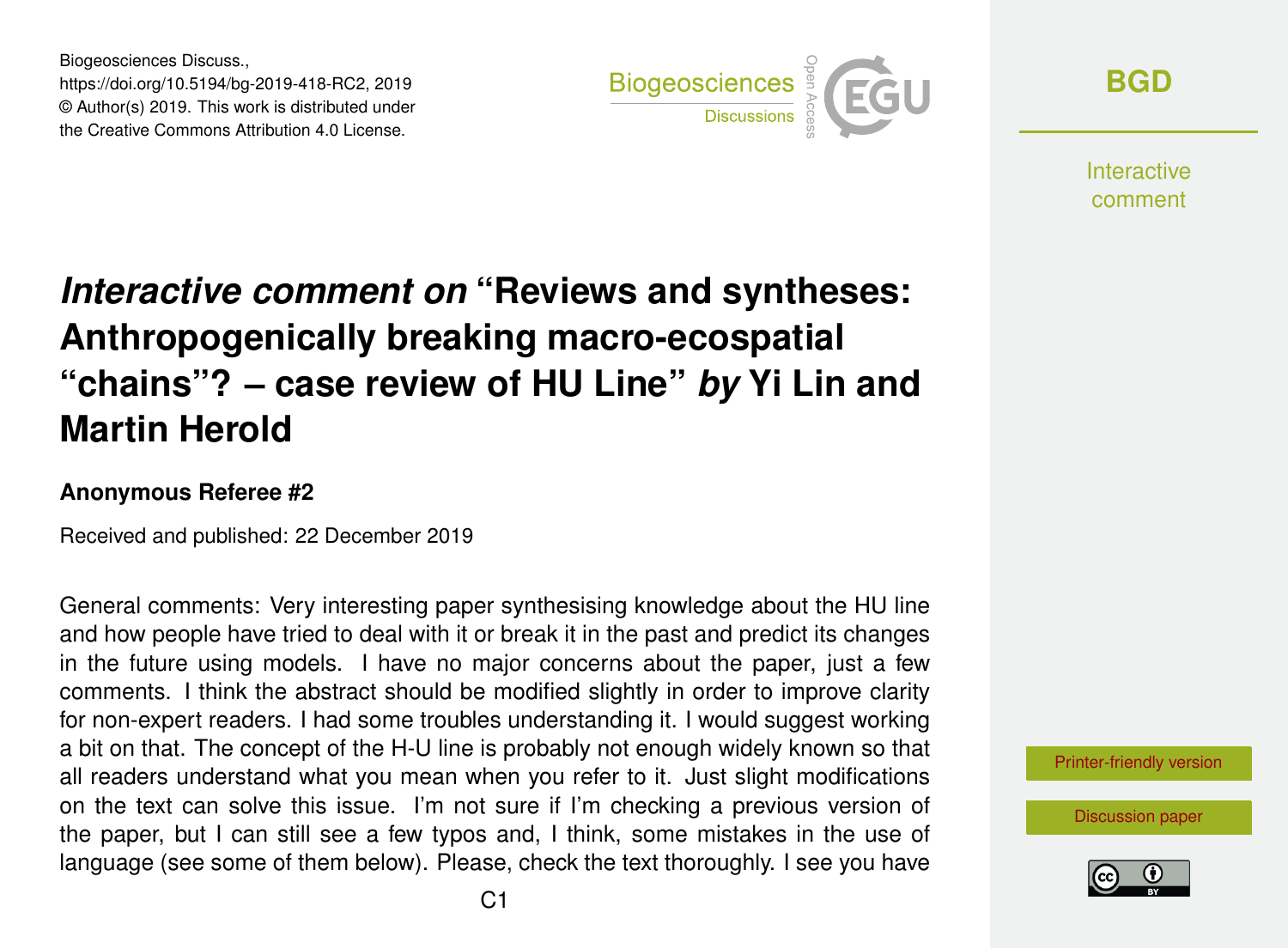now changed to "integrative data analysis". I'm not entirely comfortable with that term because, unless there's a clear definition somewhere that I'm not aware of, it seems to be a bit broad (you can integrate plenty of different types of data in a data analysis). I suggest elaborating a bit more on the type of analysis you're actually performing. Try to answer the question of what you are integrating in your analysis. To me it just looks like a review paper using data already available somewhere else.

Minor comments: L. 20: change "human" for "humans" L. 37: "extensive interest is whether people can better the macroecosystem-related ecological" change better for improve? L. 43: Try to define or explain what you mean by "chains" the first time you mention them in the text. After reading the paper a few times, I think I now understand what it means, but it wasn't obvious to me the first time I saw it. This term also contributes a bit towards making the abstract a bit confusing. L. 82-84: That's a very interesting. In my mind, that relates to some sort of geoengineering, at least at a regional scale, but the term does not appear at all in the text. Is it just that these kinds of actions to break macro-ecospatial chains are not actually geoengineering? Consider adding something about it in the text, it may solve someone else's questions as well. L. 90: Precipitation richness? I've never seen that term before. I suggest changing that for spatially heterogeneous precipitation patterns or something similar. L. 93: "some ecosystems are preferred by life": This sentence strikes me as a bit awkward. An ecosystem has to be "alive" by definition (without living beings you would just have an abiotic habitat, not an ecosystem), so stating that some ecosystems are preferred by life I think it does not really make much sense. I suggest rephrasing the sentence towards something like: "some habitats are able to sustain more organisms, or more biomass. . . than others". L. 94: what do you mean with transfers? I suggest rephrasing that sentence. L. 118: "rich rainfalls": I suggest changing that for large amounts of precipitation or similar. L. 131: "thru": typo L. 195-196: Indeed! L. 259-268: So, the western side has increased its population more than the right, is that correct? I think the authors infer that the change has been, at least, partially caused by GGP-kind programs. Could you elaborate a bit more on that? If conditions are so much worse

## **[BGD](https://www.biogeosciences-discuss.net/)**

Interactive comment

[Printer-friendly version](https://www.biogeosciences-discuss.net/bg-2019-418/bg-2019-418-RC2-print.pdf)

[Discussion paper](https://www.biogeosciences-discuss.net/bg-2019-418)